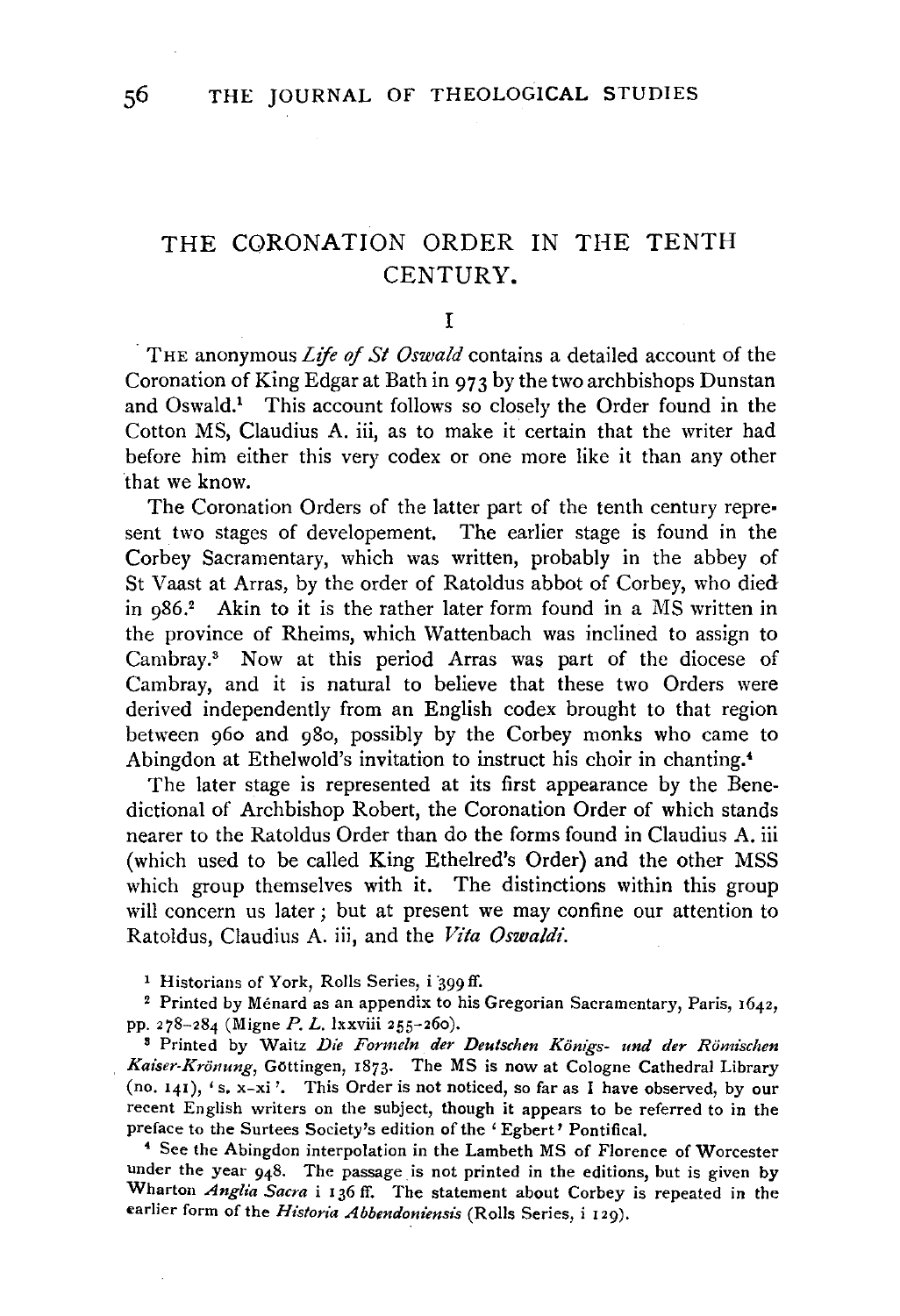(I) The Ratoldus Order begins with the Petition, which is ordered to be read out by one of the bishops, asking the king to grant to the bishops and their churches canonical right and justice-'A vobis perdonari petimus': followed by the Response of the king-' Promitto vobis et perdono'. The Three Rules of Government proclaimed by the king are not given at this point, but are appended, as 'Rectitudo regis', at the close of the service-as in the Order found in the Leofric Missal, and in the longer Order which is given in the so-called Pontifical of Egbert.<sup>1</sup>

But in Claudius A. iii the Order opens thus :-

Incipit consecratio regis, quem de conventu seniorum per manus producant duo episcopi ad ecclesiam; et clerus hanc decantet antiphonam duobus episcopis praecinentibus. A. *Firmelur manus tua*   $\lceil$ et exaltetur dextera tua: iustitia et iudicium praeparatio sedis tuae: *misericordia et veritas praecedant faciem tuam. Gloria patn" et ji/z"o et spiritui sancto*].<sup>2</sup>

There is nothing of this in the 'Egbert' Order, as neither in that of Ratoldus. But clearly it was known to the biographer of St Oswald, who writes thus  $(p. 436)$ :-

Coronatum atque electum regem gloria et honore perduxerunt ad ecclesiam, quo conventus erat omnium optimatum eius, quemque exspectabat omnis plebs: cum quo ibant et revertebantur probatissimi viri et dignissimi abbates niveis vestibus induti ostro atque corporis (sic). Hunc inclytum exercitum sequebantur matronae eximiae virtutis abbatissae cum filiabus gloriosis : quos et quas multitudo presbyterorum, quos gerontas seniores appellabant, secuti sunt cum agminibus clericorum. Acceperunt dehinc duo episcopi manus regis, qui eum deduxerunt ad ecclesiam, cunctis alta et modulata concinentibus voce banc antiphonam : *Firmetur manus tua, et exaltetur dextera tu a : iustitia et iudicium praeparatio sedis tuae: misericordia et veritas praecedant faciem tuam.* Hac finita antiphona, *Gloria patn' et jilio et spiritui sancto* adiunxerunt.

King Edgar had sat on the throne of the reunited kingdom fourteen years: it is as already 'coronatus atque electus' that he proceeds to the church. But the phraseology of the rubric reappears in 'conventus

<sup>1</sup> Paris, B. N. lat. 10575: a late tenth-century MS ('um 1000', Liebermann *Gesetze* ii 562 col. 3). Although I find no reason for connecting it in any way with Abp Egbert, yet for convenience I speak of it in what follows as 'Egbert' or Ps-Egbertine. It was long supposed to be a copy of a genuine Pontifical of Egbert (archbishop of York 734-766), owing to the presence at the beginning of the codex of matter now known to be derived from a tenth-century compilation of Ps-Egbertine Penitential Canons, found e.g. in Bodl. MS  $718$ . For this information I am indebted to a memorandum by the late Mr Edmund Bishop.

2 Claudius has only: 'Firmetur manus tua. Ut supra.' The supplement is from the Benedictional of Abp Robert.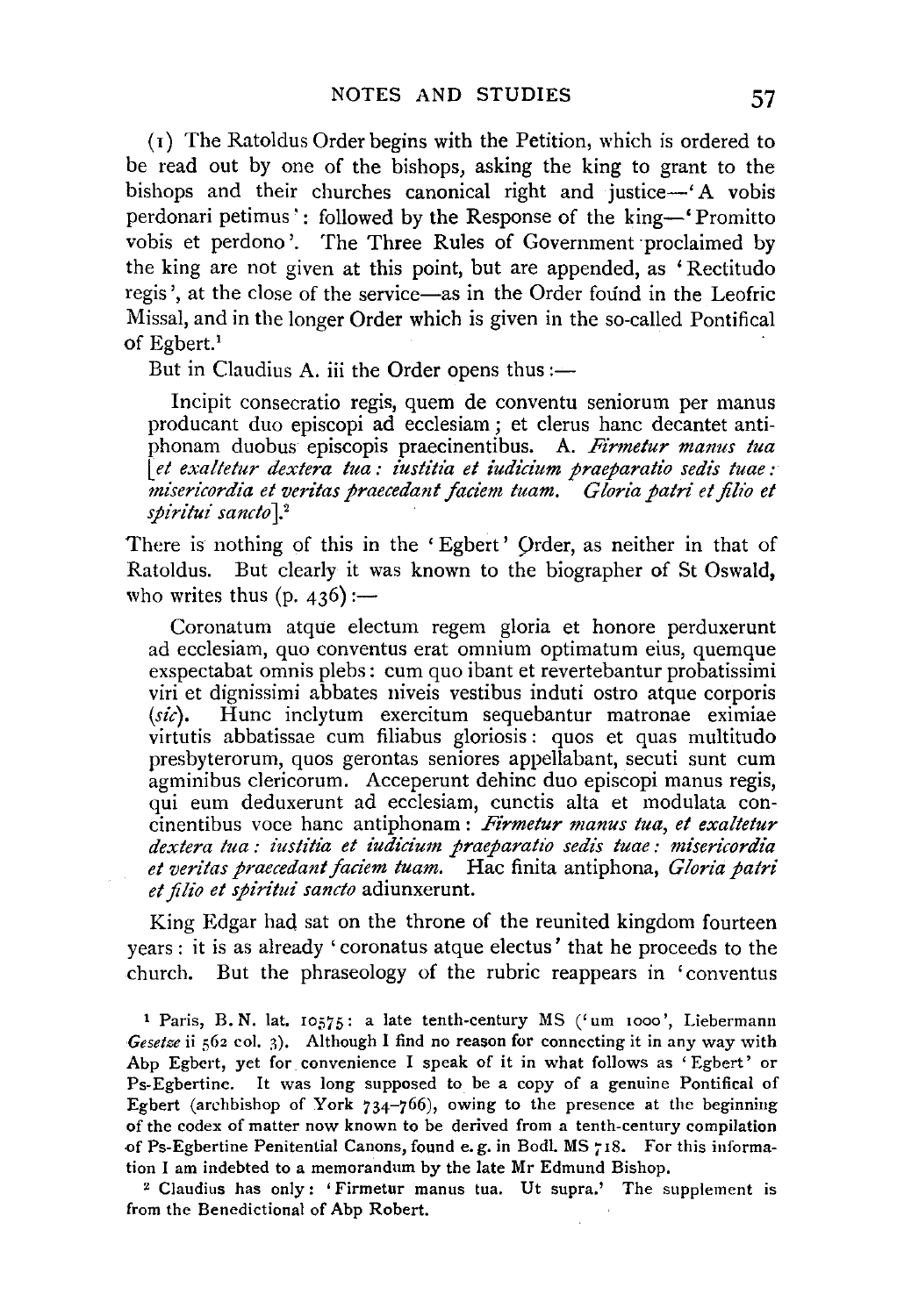(optimatum)'; and the word 'seniores' is transferred to the presbyters 1 quos gerontas seniores appellabant '-a characteristic little show of learning on the writer's part. For the rest the correspondence is complete.

 $\overline{z}$ ) In Ratoldus two bishops now ask the consent of the people: this given, two bishops lead the king to the altar, before which he prostrates himself while the *Te Deum* is sung.

The Claudius  $MS$  proceeds :—

Perveniens rex ad aecclesiam prosternat se coram altare, et ymnizetur : *Te deum laudamus, Te dominum conjitemur.* Quo finetenus ymnizato, rex erigatur de solo et, ab episcopis et a plebe electus, haec tria se servaturum iura promittat, et clara voce coram deo omnique populo dicit :

Haec tria populo Christiano et mihi subdito in Christi promitto nomine. In primis ut aecclesia dei et omnis populus Christianus veram *pacem nostro arbitrio in onmi tempore servet. Aliud, ut rapacitates et omnes iniquilates omnibus4 gradibus inlerdicam. Tertium, ut in*  omnibus iudiciis aequitatem et misericordiam praecipiam, ut mihi et vobis indulgeat suam misericordiam clemens et misericors deus, qui vivit. His peractis omnes dicant *Amen.* 

Again it will be seen how closely the *Vita Oswaldi* follows this text :-

Cumque pervenissent in ecclesiam et rex ante altare se prosterneret, deponendo prius diademam de capite, incepit princeps episcoporum Dunstanus hymnum glorificum excelsa voce, *Te deum laudamus, Te dominum conjitemur.* Ipse autem nequaquam potuit se propter gaudium et regis humilitatem abstinere a fletu, quia intellexit quod gens ista non meruisset tam humilem tamque sapientem habere. Finito hymno elevaverunt episcopi regem a terra. Tria, interrogante archiepiscopo, iura promisit se servaturum : *In primis promitto ut ecclesia dei et onmi's populus Christianus veram pacem nostro arbitrio in omni tempore conservet. Aliud promitto, ut rapacitates et omnes iniquitates omnibus gradibus interdicam. Tertium, ut in omnibus*  iudiciis aequitatem et misericordiam praecipiam, ut mihi et vobis indulgeat suam misericordiam clemens et misericors deus.

Having brought the king in 'coronatus et electus ', the writer must needs omit the clause as to his election by the bishops and people : on the other hand, he makes him lay aside his diadem.

 $(3)$  The Claudius MS continues :-

Et hae sequantur orationes a singulis episcopis singulae super regem dicendae: *Te invocamus*, etc. . . . (after the fourth comes the rubric) Hie unguatur oleo, et haec cantetur antiphona. A. *Uncxerunl*  Salomonem Sadoch sacerdos et Nathan propheta regem in Gion: et *accedentes dixerunt. Vivat rex in aeternum.* 

The same prayers and the same anthem are found in Ratoldus, where, however, there are some important points of difference of which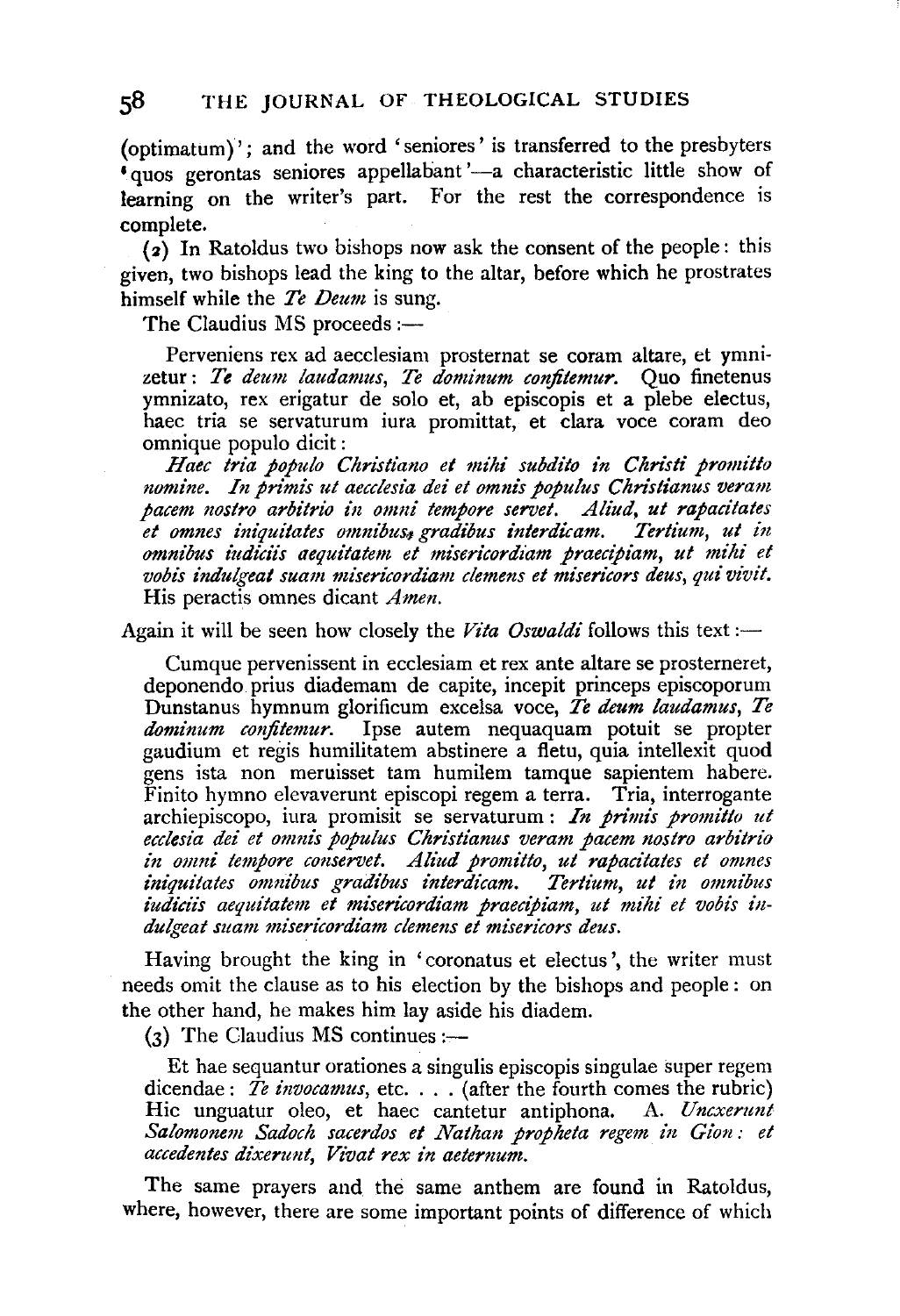it is not necessary to speak at this moment. It will suffice to say that Ratoldus has no rubric directing that the prayers should be said by different bishops. The account in the *Vita Oswaldi* is as follows :-

Explicitis promissionibus stetit archipraesul et oravit pro eo orationes quae in illorum libris scriptae sunt. Deinde secundam dixit Oswaldus Christi minister satis eleganter. Post haec, sicut constituit pater cuius imperiis omnes parebant, peracta consecratione unxerunt eum, et nobili concentu decantaverunt antiphonam : *Unxerunt*  Salomonem Sadoc sacerdos et Nathan propheta regem in Sion: et *accedentes dixerunt, Vivat rex in aeternum.* 

The phrase 'peracta. consecratione unxerunt' is explained by the title (' Consecratio regis') of the prayer after which in the Claudius MS the anointing takes place. It is noteworthy that both in Claud. and in *Vit. Osw.* 'laeti' is omitted after ' accedentes' in the anthem. It is omitted also in the Benedictional of Abp Robert, but not in Ratoldus or any of the other Orders.

(4) For the remainder of the service the *Vila Oswaldi* is in agreement with both Ratoldus and the Claudius  $MS$ ; it runs as follows :-

Post unctionem dedit ei archiepiscopus annulum, dehinc cinxit emn gladio, et post haec dedit coronam in capite et benedictionem ; contulit ipsi et sceptrum atque virgam : quae omnia complevit praefatus episcopus et missam peregit, et diem solemnem fecerunt.

It is important at this point to enlarge upon what has been said above, that the Order of Abp Robert's Benedictional represents a recension intermediate between Ratoldus on the one hand and Claudius and the rest on the other hand. Fortunately we have an excellent edition of Abp Robert's book by Mr Wilson in the Henry Bradshaw Society's publications. His Introduction gives a valuable account of the allied MSS which contain the Coronation Order. Mr Wilson suggests with great probability that this Benedictional was written at Winchester between 980 and 990, and may have been given to her brother Robert of Normandy, archbishop of Rouen (99o-1037), by Queen Emma, the widow of King Ethelred, who was afterwards married to King Canute. Accordingly the Order which it has embodied might have been drawn up for Edgar, Edward, or Ethelred.

In its general scheme this Order agrees, as against Ratoldus, with Claudius and the rest : as, for example, in not giving 'A vobis perdonari petimus ', but placing at the outset 'Haec tria ... promitto ', a modified form of the 'Rectitudo regis', which in Leofric, 'Egbert', and Ratoldus came at the end of the service. The wording of its rubrics indeed is to a considerable extent peculiar to itself, but the sense is almost always the same as in Claudius and the others. On the other hand, the triple 'Vivat rex', which is ordered at the close of Ratoldus, appears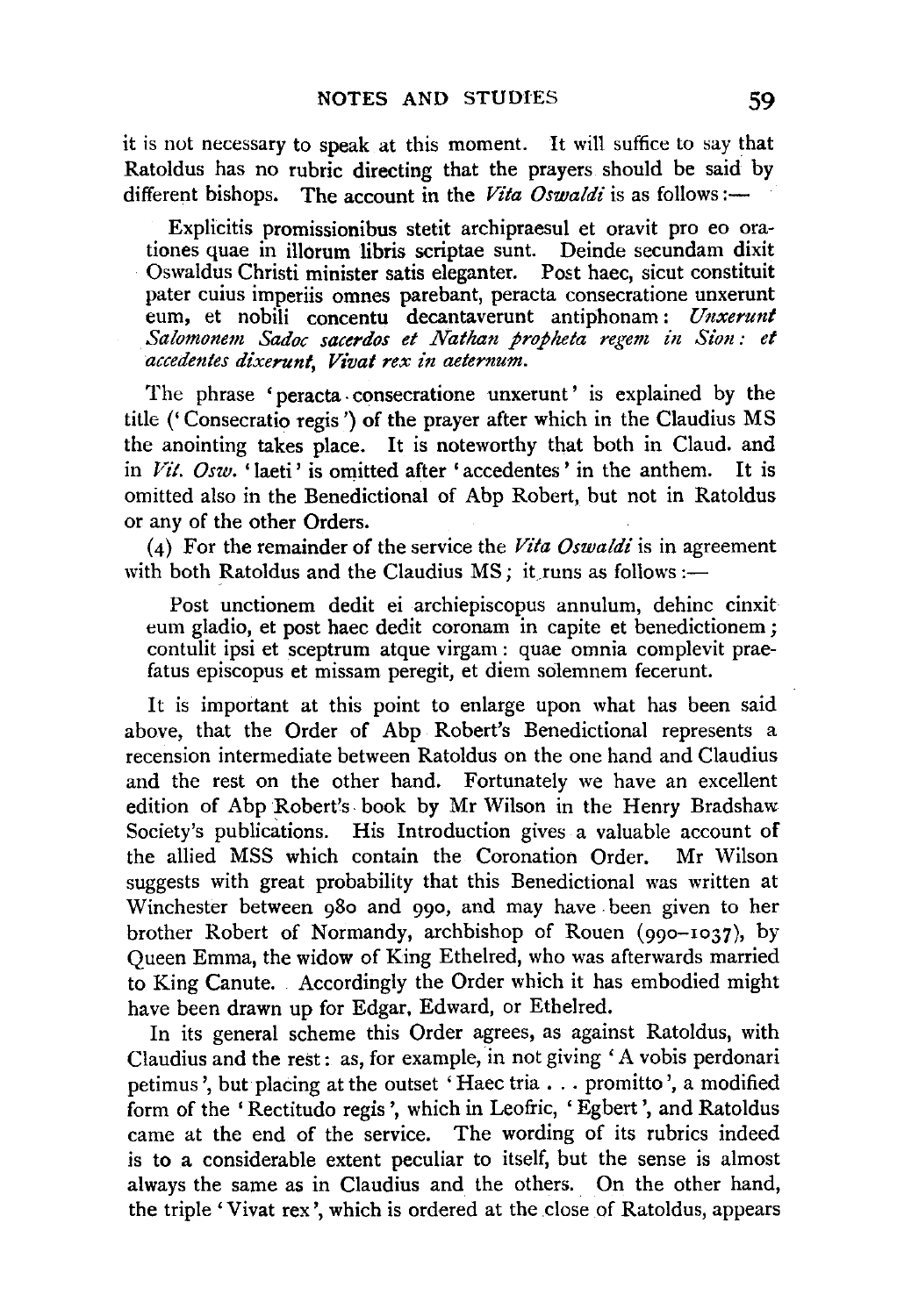here as an anthem before 'Sta et retine': it has disappeared from the other forms, but reappears (after 'Sta et retine') in C.C.C.C. 44, which has many quite peculiar variations. Like Ratoldus, Abp Robert's book gives no special prayers for the mass at the end. What is more significant is that it goes with Ratoldus against all the rest in retaining the third person in the formula ' In diebus *eius'* as in the Leofric and • Egbert ' Orders : the other MSS change this to ' In diebus *tuis* ', and make several consequential alterations. Other points of agreement with Ratoldus against the rest are: 'Et (for 'hic') totius regni' in the 'Consecratio regis'; 'conecti' (for 'conectere ') in 'Accipe anulum '; 'terrae' (for 'Brittanniae') and 'semper' (for 'super') in 'Omnium, domine'; and, in accordance with 'Egbert' also, 'Benedic, domine, hunc presulem (for 'praeelectum ') regem.'

It will, therefore, hardly be disputed that the Order found in Abp Robert's Benedictional offers us a transitional recension between Ratoldus and the group to which Claudius A. iii belongs. Within this group the Douay Pontifical and (apart from its peculiarities) C.C.C.C. 44 have special points of agreement with Claudius A. iii; while C.C.C.C. 146 and the so-called Pontifical of St Dunstan shew greater affinity to Abp Robert's book : but the points of agreement and difference are minute in comparison with the variants which distinguish the whole of this group from the Order of that Benedictional.<sup>1</sup>

If now it be granted that Robert is an earlier recension than Claudius, standing as it does in a closer relation to Ratoldus, the question may properly be raised whether Robert and not Claudius gives us the recension which the biographer of Oswald made use of. Both Robert and Claudius omit 'laeti' from the anthem 'Unxerunt Salomonem ', and the omission is not found in any other MS. The anthem ' Firmetur manus' is given in the *Vita Oswaldi* in full, just as it is found in Robert, whereas Claudius gives only the opening words. But, on the ·other hand, the biographer followed Claudius in writing 'Te deum laudamus, Te dominum confitemur', whereas Robert has no more than 'Te deum laudamus': and we may reasonably suggest that the -citation of the second clause was not very likely to have been made, if the writer had no more than the first clause before him in the MS which he was using; whereas the anthem 'Firmetur manus' would almost necessarily be written out in full by an author who was giving the description of a ceremony, and not writing a liturgical book in which a cue might suffice. Moreover, the words 'ut supra' in Claudius imply that earlier in the book the anthem was given in full. C.C.C.C. 44 is the only MS which does not give it in full, and it has the same 'ut

<sup>&</sup>lt;sup>1</sup> This comparison has been greatly aided by the full record of variants given by Dr J. Wickham Legg in his 'Three Coronations Orders', H. B. S. 1900.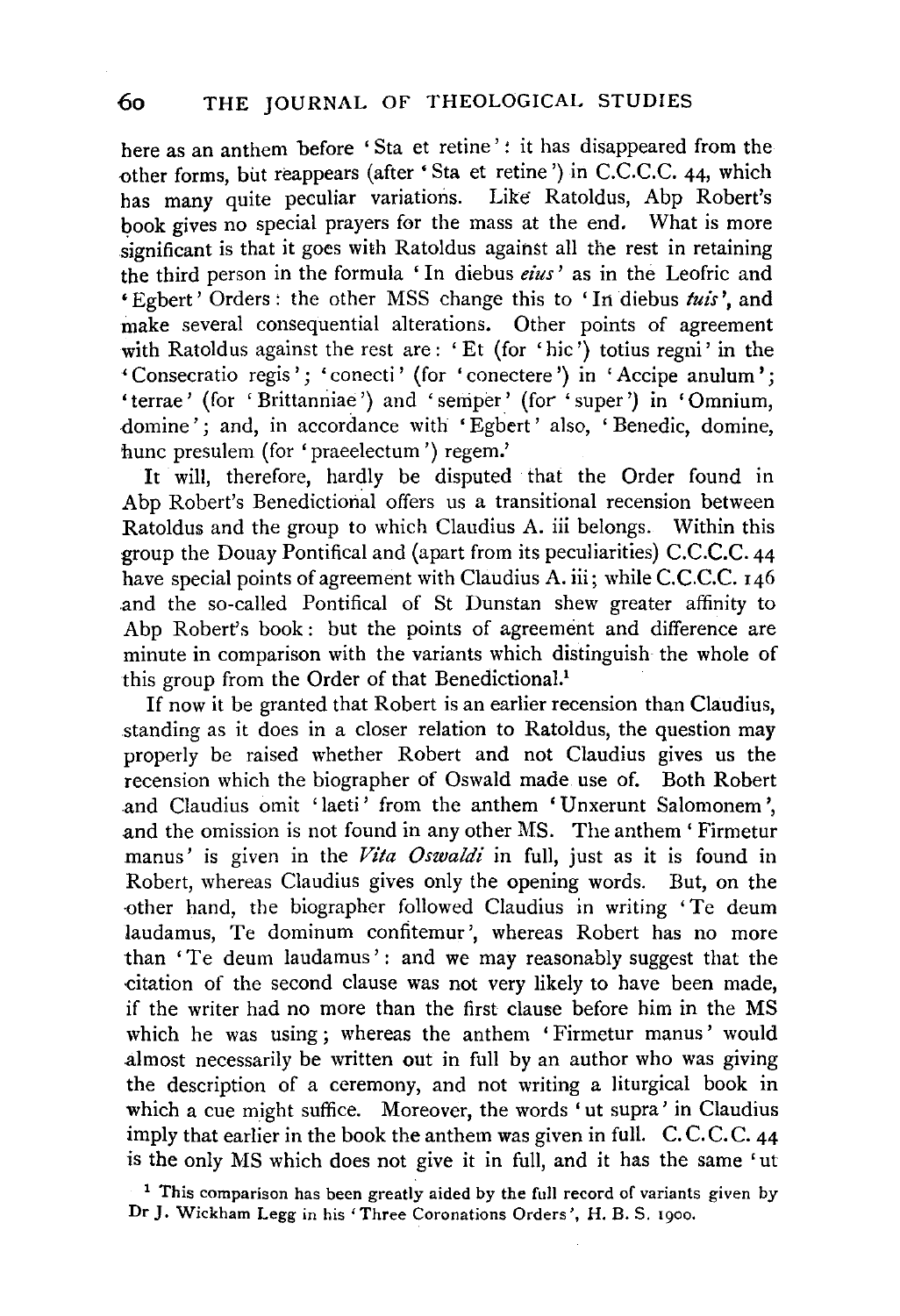supra', which suggests. that the writer actually used the Claudius MS. It is most probable that the tenth-century original of Claudius had the anthem in full. One other small point may be thrown into the scale. Robert, in introducing the king's promise, says : 'Haec triplicia iura se servaturum promittat': Claudius, as we have seen above, has: 'Haec tria se servaturum iura promittat.' Oswald's biographer, fond as he is of elaborate expressions, has 'tria' and not 'triplicia '. The balance therefore inclines on the side of Claudius: and indeed we might expect that the later of the two forms would more probably have been available to the biographer at the time at which he was writing.

Thus far I hope that I have been able to shew  $(1)$  that the biographer of St Oswald drew his account of the details of the Bath Coronation from a MS more nearly akiri to Claudius A. iii than any other which is extant; ( $2$ ) that the sequence of these later tenth-century orders is: Ratoldus, Robert, Claudius.

We have next to consider the historical bearing of this somewhat tedious enquiry. The coronation of King Edgar at Bath in 973 has been a problem to historians since the beginning of the twelfth century. Was his coronation deferred, as some of the old writers maintained, as a penance imposed by St Dunstan for a grievous breach of morality? Or was it repeated, as the modems suggest, in order to mark the almost imperial position to which he had attained? If we cannot hope to throw fresh light on the main problem, we may at least release it from the complication introduced in recent years by the publication of that fascinating book, the ancnymous *Vita Oswaidi.* Bishop Stubbs, who called attention to it five years before it appeared in print, wrote thus in 1874: 'As it gives at length the Promissio Regis, as taken on the occasion, it is clear that it was not a mere crown-wearing festival.'<sup>1</sup> Quite possibly it was not : but the evidence must now be sought from some other source than this.

The biographer of St Oswald was a Ramsey monk, who seems to have written about the year 1003; for he quotes the earliest Life of St Dunstan, which is to be dated  $c$ . 1000; and he refers to Archbishop Ælfric ( $t$  1005) in terms which suggest that he was still living. That is to say, his description of the Bath Coronation was written thirty years after the event ; and our investigation has shewn that he drew it from a Coronation Order which might quite as well be that of Edward or Ethelred as that of Edgar. His source of information as to the event itself may have been exactly the same as ours to-day, viz. the Anglo-Saxon Chronicles. Now A (the Winchester Chronicle) is not a very satisfactory witness for the period in question. The entries from

1 *Mem. of St Dunstan* (Rolls Series) p. ci.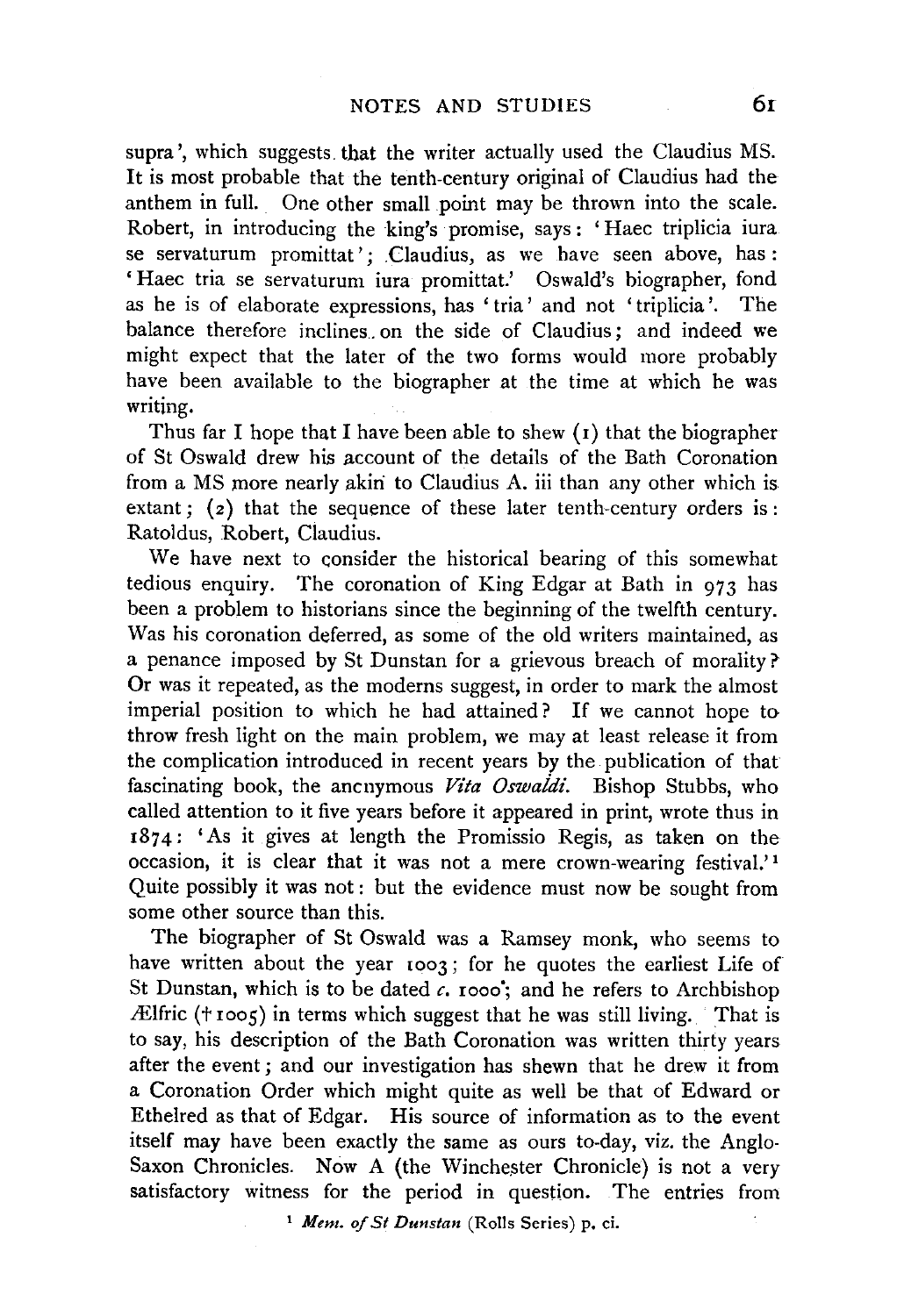969 to 1001 are made by a hand which is dated  $c$ , 1000.<sup>1</sup> It has here, however, the confirmation of B and C, which give the same entry, though under the year 974. The most that the chronicler can give us is a ballad which says that at Pentecost, 973, Edgar was 'hallowed to king' *(to cyninge gehalgod),* with a great company of priests and monks in attendance, 'as I have been told' *(mine gefrege).* The later Chronicles (D, E, F) have a common entry to the same effect in prose, which not improbably is based on the poem. Curiously enough, this entry says that 'Edgar *etheling* was hallowed to king', although ' Edgar the king' has been constantly spoken of before.<sup>2</sup> There is more than one error of calculation in the entry, and it cannot safely be regarded as of independent value; but the statement which follows it, that 'soon after' six kings came to Edgar at Chester and swore fealty to him, bears out the belief that the ceremony at Bath was more than 'a mere crown-wearing festival', and possibly had some sort of imperial significance.<sup>3</sup>

Having cleared out of our way the confusion momentarily introduced by the narrative in the *Vita Oswaldi,* our next step must be to enquire into the origin and mutual relations of the Coronation Orders found in three tenth-century MSS, the Leofric Missal, the Pseudo-Egbertine Pontifical, and the *Pontificale Lanaletense.4* 

II

The earliest Order of Coronation known to us is that used by Archbishop Hincmar of Rheims, when Judith the daughter of Charles the Bald was married to Ethelwulf king of Wessex, and at the same

<sup>1</sup> Plummer *Two Saxon Chronicles* ii p. xxvii, n. 2.

<sup>2</sup> The word 'etheling' may have been unconsciously repeated from the brief entry immediately preceding, viz. '970. Her foroferde Eadmund æpeling'.

<sup>3</sup> When the implications of the word 'gehalgod' are enquired into, account must be taken of two passages in the A. S. Chronicles : (I) A tells us that Pope Leo 'hallowed to king' the boy Alfred at Rome in 853, whereas the Pope's letter gives a different impression from that of a royal consecration or coronation; (2) under  $978$  E says: 'This year was K. Edward martyred, and Æthelred Etheling his brother came to the throne; and in that same year was he hallowed to king.' Then under  $979$  he says: 'This year was Æthelred hallowed to king on the Sunday fortnight after Easter at Kingston ; and there were at his hallowing two archbishops and ten suffragan bishops.' Unless we suppose the writer to have been extraordinarily careless, this must mean that a more solemn coronation supplemented the hurried ceremony of the previous year; but we may doubt whether the repetition of the term 'hallowed to king' necessarily implies more than one

ceremony of unction. 4 This is an English Pontifical which came into the hands of a bishop of Alet in Brittany: it is now at Rouen (MS A. 27). We are promised an edition of it by Mr H. A. Wilson for the Henry Bradshaw Society. The Coronation Order is printed from it by Mr Leopold Wickham Legg in *English Coronation Records* (1901).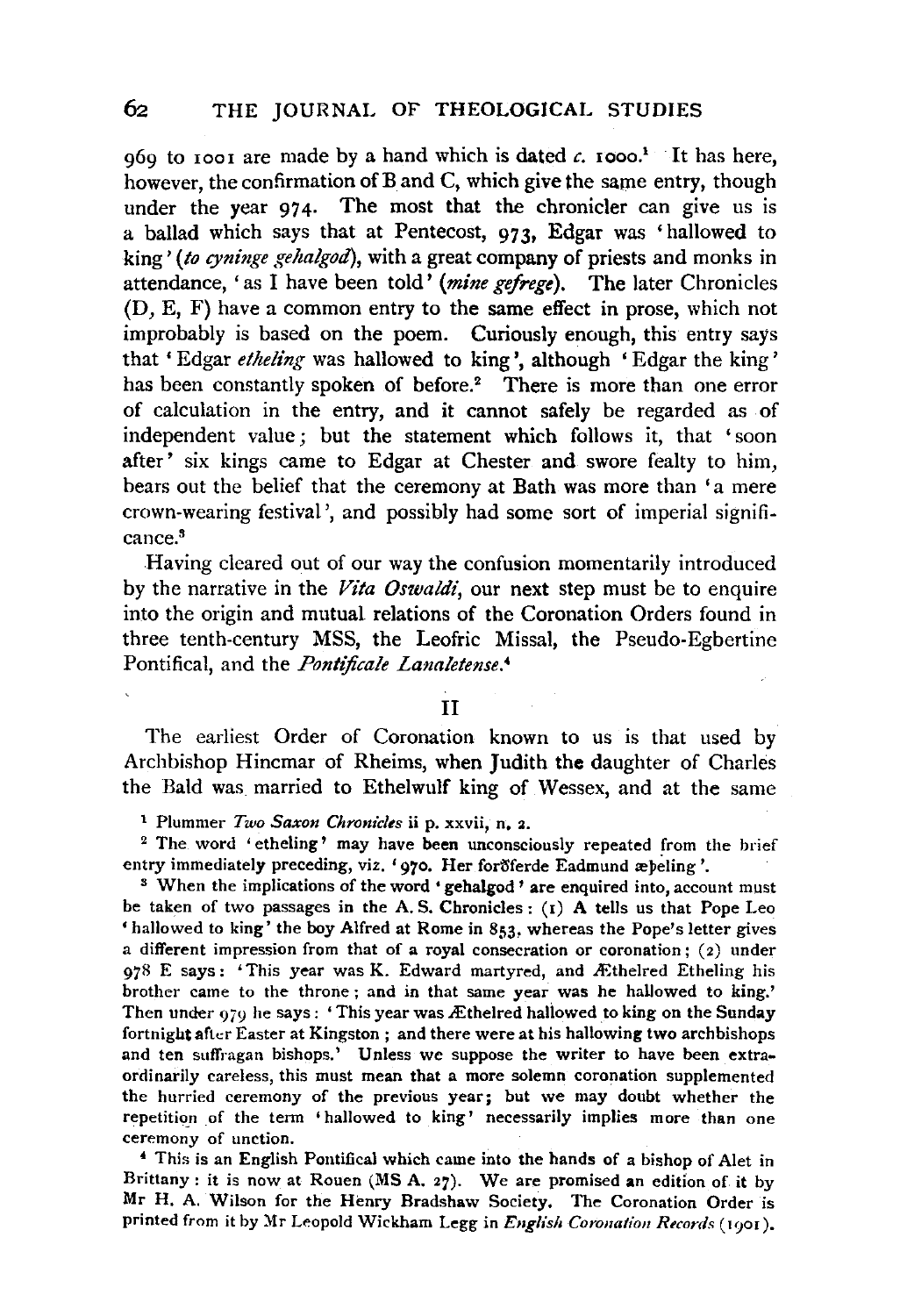time anointed and crowned, on October 1, 856. It was published by Sirmondi in 1623 from a MS of St Laurence of Liege (no longer extant), and reprinted among his works, vol. iii, col. 395 ff (Paris,  $1696$ .

The Coronation Prayers begin with *'Benedidio Reginae.* Te invocamus ', which corresponds very closely with the first of the Coronation Prayers in Leofric, Ps-Egbert, and *Lanaletense.* This is followed by *'Sursum corda'* (as a rubric) : ' Domine sancte, pater omnipotens, aeterne deus, electorum fortitudo,' which for some twelve lines is. identical with the prayer after anointing in Leofric, &c. : 'Deus electorum fortitudo.' It then goes on to speak of the anointing of Judith and of Esther, and returns to the language of the Leofric prayer ('ut per huius creaturae pinguedinem '), though after this it shews considerable divergence of phraseology. Next we have 'Coronatio. Gloria et honore coronet te dominus', a form not known elsewhere. Then ' *Benedictiones.* Benedic, domine, banc famulam tuam, qui regna regum a saeculo moderaris. Amen. Opera manuum ', &c. (six. benedictions in all). The first of these corresponds to the first of the sixteen short benedictions after the 'sceptrum' in Leofric, &c. : 'Benedic, domine, hunc presulem principem, qui regna regum omnium a seculo moderaris. Amen.' The next four consist of phrases which with some variations occur in Leofric, &c., in two longer benedictions, of which the first (after the 'baculum') is a combination of Gen. xxvii 28 f with Gen. xlix 25 f, and the second is made up from Deut. xxxiii  $r_1-r_7$ , 24, 26. The sixth is really a *Post Communionem,* beginning 'Concede, quaesumus'. This ends the Order.

The impression produced by a collation of the parallel passages is that the whole of the Coronation Service of Judith, with the exception of the brief prayer at the crowning and the Post-Communion at the end, is adapted from an Order closely resembling that found in Leofric  $\&c^2$ . If this be a just conclusion, it is of great importance as shewing that such an Order, for which otherwise we have no documentary evidence earlier than  $c$ ,  $925$  (in the Arras region), was current in Rheims before 856.

We may now turn to the Order in the so-called Leofric Missal, and ask what other elements in it find attestation at any period earlier than

<sup>2</sup> The Prayer ' Deus electorum fortitudo' is based on the Preface for the Blessing of Oils in the Mass in cena domini (Gr. 55), and the language in the Judith Order diverges somewhat more from that Preface than the language of the Leofric Prayer : moreover, when we come to the final Benedictions, we find that the biblical passages are closely followed by I.eofric, &c., whereas in the Judith Order we have only modified excerpts.

<sup>&</sup>lt;sup>1</sup> Reprinted by Pertz, Mon. Hist. Germ. *Leges i* 450 (Migne *P. L. cxxxviii 639)*.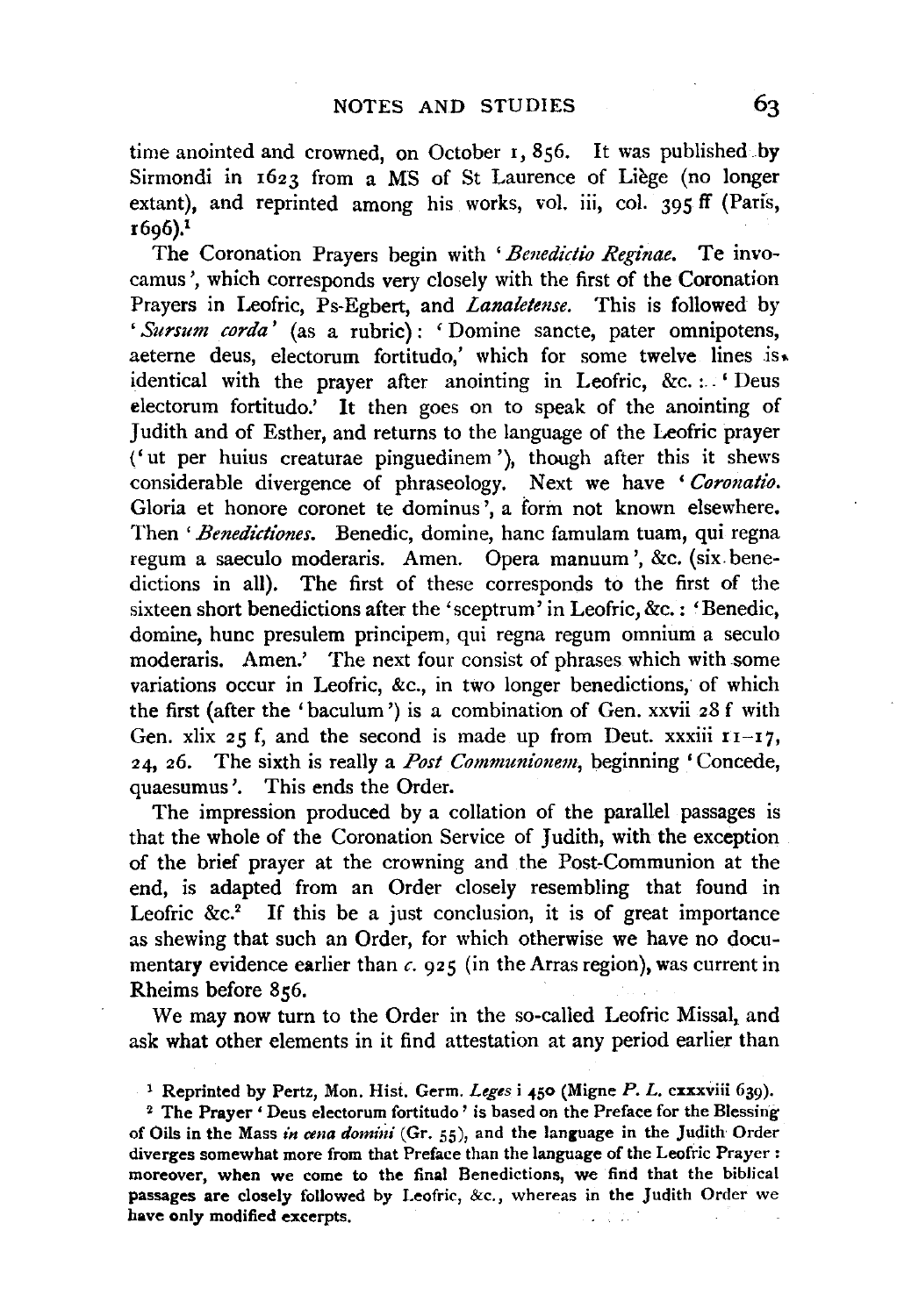## 64 THE JOURNAL OF THEOLOGICAL STUDIES

the date of its writing, viz.  $c$ .  $925$ . It does not contain the forms for the Mass which are found at the beginning and at the end of the Orders in Ps-Egbert and *Lanaletense*, but begins:—

- 1. *' Benedictiones super regem noviter electum*. Te invocamus.' We have found this prayer with but few variations in the Coronation of Oueen Judith in 856.
- 2• *'Alia.* In diebus eius oriatur.' To this we have no earlier testimony.
- 3. *Alia*. Deus electorum fortitudo.' This again is in the Judith Order, but as part of a Preface, and with some variation at the close.
	- 4· *'Benedictio.* Benedic, domine, hunc presulem principem.' This is the first of sixteen brief benedictions. We have seen that it occurs with the necessary modification in the Judith form. It is also to be observed that the first ten of these benedictions are found in an Order printed by Martene *(De Ant. Eccl. Rit.* ii 216) from a MS of the monastery of St Thierry near Rheims, which he regarded as being of the tenth century. The closing prayer has a rubric before it which says that it was used by Pope John [VIII] when he blessed Louis [the Stammerer] at Troyes [in 878]: and it is reasonable to suppose that the four preceding prayers were used on the same occasion. One of them begins 'Benedic, domine, super hunc principem' and contains 1-4 and 6-9 of the Leofric benedictions : another, beginning ' Deus inennarabilis auctor mundi', contains towards the end nos. 5, 10, and 16. followed, as in Leofric, by 'Quod ipse'. Nos.  $11-15$ , therefore, alone remain unattested.
	- 5· *'Item super regem.* Omnipotens deus det tibi.' See on no. 6.
	- 6. *'Alia.* Benedic, domine, fortitudinem principis nostri.' Of this and the previous benediction we have already said that they represent a fuller form, more closely following the Scripture passages, than the parallel benedictions in the Judith Order.
	- 7. ' *Tunc die at omnis populus cum episcopo* .iii. *vicibus* : Vi vat rex *·ill·* in sempiternum.  $\overrightarrow{R}$ . Amen. *Et confirmabitur cum benedictione omni populo in solio regni: et osculant principes, in sempiternum dicentqs*  Amen, Amen, Amen.'
	- 8. 'Deus perpetuitatis auctor.' This prayer occurs also as *Oratio super militantes* immediately before the Coronation Order in Leofric.
	- 9· *'Rectitudo regis est noviter ordinati.'* This appears here for the first time.

Thus we see that practically the whole of the Leofric Order (apart from *In diebus eius, Deus perpetuitatis* and *Rectitudo regis)* can be . traced in the forms used for the coronation of Judith in 856 and of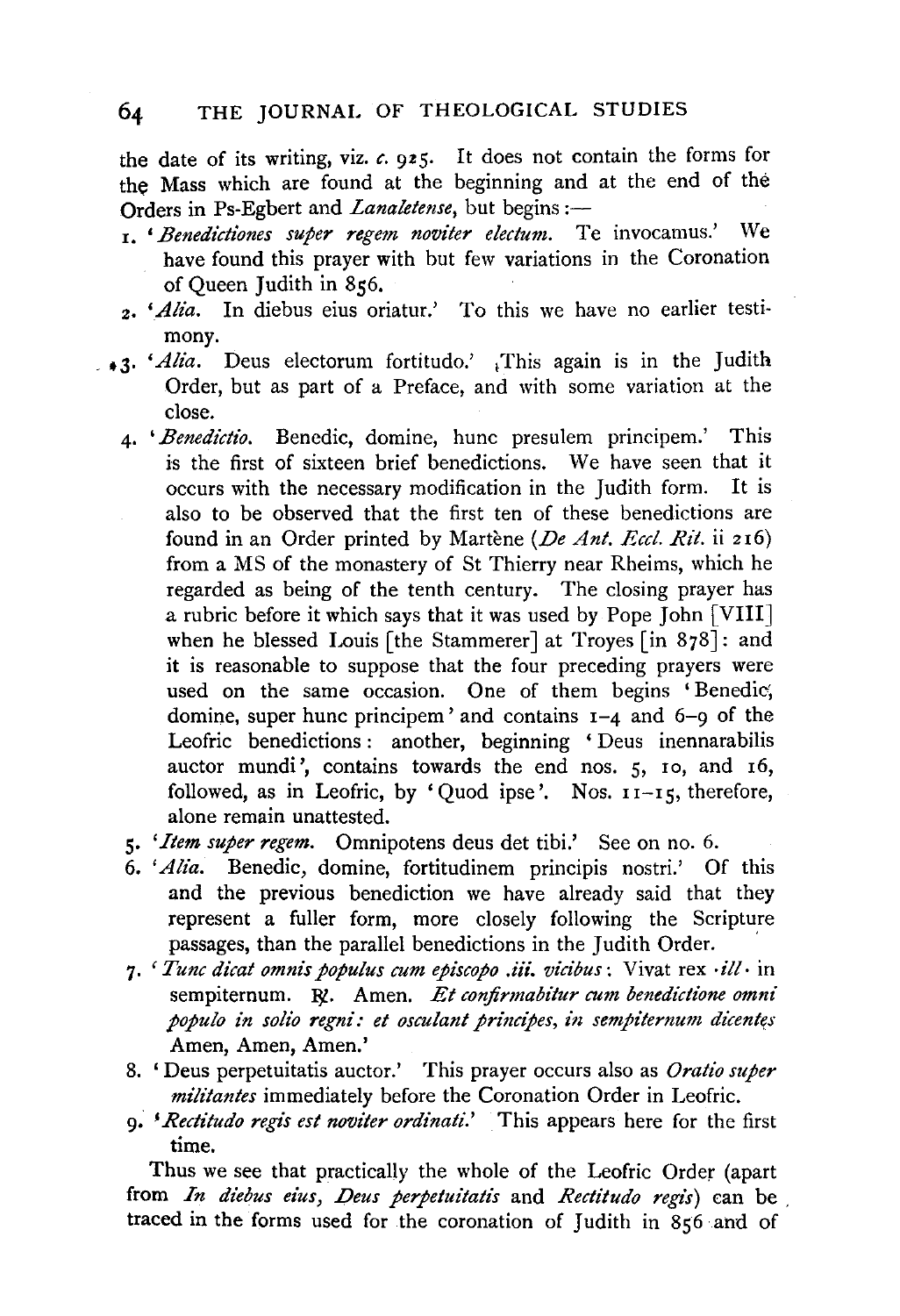Louis by the Pope in 878. The Order comes to us in a MS written in the Arras region *c.* 925, and brought to England *c.* 950, shortly after which date it can be shewn to have been at Glastonbury. The Leofric text is often corrupt, and though at many points it is superior to that of Ps-Egbert and *Lanaletense* it cannot be regarded as the actual text from which the Order in these two Pontificals is derived.

If, therefore, we are to consider the Leofric Order as wholly continental in its origin—and the evidence so far points that way—we may suppose that another copy of it came to England about the middle of the tenth century, and was made the basis of the texts in Ps-Egbert and *Lanaletense,* in which this Order is inserted into the *Missa pro regibus* (Greg. Suppl. 187).

Other points of difference between the Leofric Order and that of the two English Pontificals are : that they prescribe for the anointing the anthem *Unxerunt Salomonem,* followed by the psalm *Domine, in virtute* ; and that their rubrics generally are much more explicit. Moreover, in both of them we find the prayer *Deus qui populis* inserted between *Te invocamus* and *In diebus eius*. In Ps-Egbert indeed the prayer is not inserted in full : we have only the words *Deus qui populis* followed by *requiritur* (?) *in capite libri*. Evidently this is an addition, made by a later scribe (in this MS or in that from which it was copied), who had not room for the prayer on the page and so wrote it on a blank space at the beginning of the book ; it did not occur to him to insert the rubric *'Alia* ' to correspond to the *'Alia'* which introduces the following prayer. The fact that it is an addition is further shewn by the rubric which designates *Deus perpetuitatis* as *orationem septimam*, though as it now stands it is the eighth prayer : *Lanaletense* contains *Deus qui*  , *populzs* in full, with *Alia* before it, and drops the rubric as to the ' seventh prayer'.

This prayer, *Deus qui populis*, has a curious history. Our examination of the Leofric Order shewed no points of contact with the coronation of Charles the Bald as king of Lorraine by Hincmar of Rheims in 869, or with that of Louis the Stammerer as king of France by the same prelate in 877. But this prayer, which is not in Leofric, takes us back to both these Orders.

We find as an *Oratio In Natali Papae* in the Gregorianum (Gr. 243) the following prayer  $:--$ 

Deus, qui populis tuis indulgentia consulis et amore dominaris : da spiritum sapientiae quibus dedisti regimen disciplinae; ut de profectu sanctarum avium fiant gaudia aeterna pastorum ; per.

Now in the first of these two Orders Hincmar adopted this prayer, giving it a new ending appropriate to the occasion. In the second Order he recast it, and included a phrase which had occurred in one of

VOL. XIX. F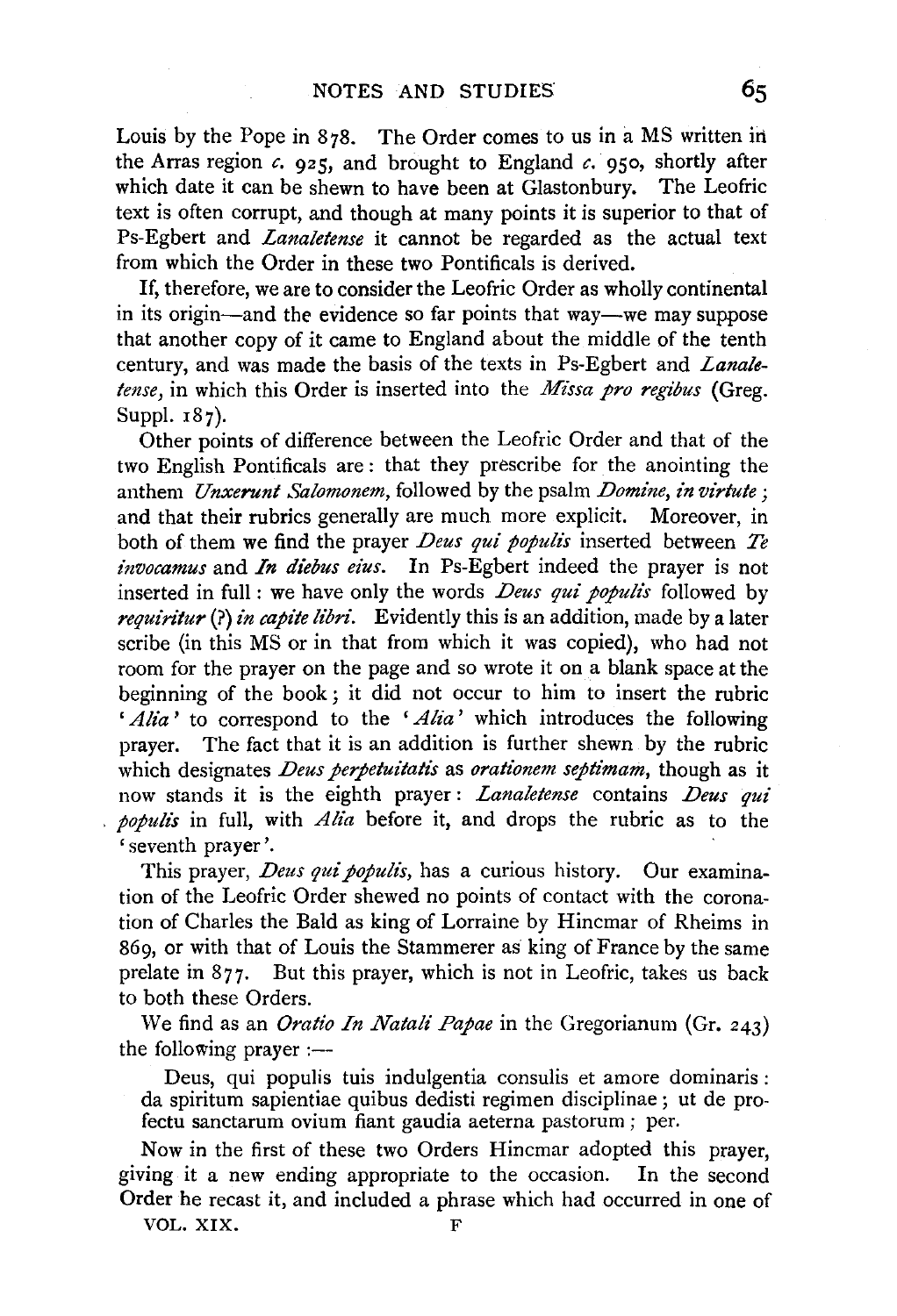the brief benedictions of the first Order, namely, *ut tuo munere dirigatur et nostra securitas et devolio Christiana.* <sup>1</sup> Thus:—

Deus, qui populis tuis indul- Deus, qui populis tuis *virtute*  gentia consulis et amore domina- consulis et amore dominaris : da ris : da huic famulo tuo spiritum huic famulo tuo spiritum sapientiae sapientiae, cui dedisti regimen *cum regimine* disciplinae; ut tibi disciplinae ; ut tibi toto corde toto corde devotus in regni regidevotus et in regni regimine ma- mine maneat semper idoneus, *tuo*neat semper idoneus et in bonis *que munere ipsius temporibus secu*operibus perseverans ad aeternum *n"tas ecclesiae dirigatur et in tran*regnum te duce valeat pervenire; quillitate a<br>per.<br>*neat*; per.

 $60.$  877.

regnum te duce valeat pervenire; *quillitate devotio Christiana perma-*

It occurred to some one later to add to the form of 877 the last clause of the form of 869 *('ut* in bonis . . . valeat pervenire '). But the patching of collects is a perilous proceeding. Even Hincmar, though he greatly improved his form, made 'regimine' come twice in two lines. And the new compiler did not perceive, when he introduced 'valeat' after 'permaneat ', that the two verbs had different subjects. In this form the prayer stands in Ratoldus and the other tenth-century Orders, and indeed in the Liber Regalis itself. But the compiler of the text found in *Lanaletense* was offended by the blots above mentioned, and gave us the prayer in this form  $:$   $-$ 

Deus, qui populis tuis virtute consulis et amore dominaris : da huic famulo tuo  $\overline{N}$  spiritum sapientiae cum regimine disciplinae; ut tibi toto corde devotus in regni *fastigio* maneat semper idoneus, tuoque munere ipsius temporibus securitas ecclesiae dirigatur, et *szc* in tranquillitate Christiana *devotus ipse* permaneat, ut in bonis operibus perseverans ad aeternum *deinceps* regnum te duce valeat pervenire ; . per.

He had corrected iwo faults, but he had himself introduced 'devotus' a second time. He found no followers, and his text remains unique.

Although the Order found in Ps-Egbert and *Lanaletense* comes to us in books written in England, yet it contains nothing that marks it off from the shorter Order in Leofric as being distinctively English. Yet the fact that it is found only in English books, together with the fact that so much of it reappears in the great English Order variously represented by Ratoldus, Robert, Claudius, &c., makes it reasonable to suppose that it had been used for some of our English kings. The question accordingly arises whether in fact it is the Leofric form or the Ps-Egbert and *Lanaletense* form that is thus made use of in this new

<sup>1</sup> This benediction is itself an adaptation of the Leonian prayer: 'Nostris, quaesumus, domine, propitiare temporibus; ut tuo munere dirigantur et Romana securitas et devotio Christiana; per.' (L.  $375$ ; cf. Gr. 252 with 'dirigatur").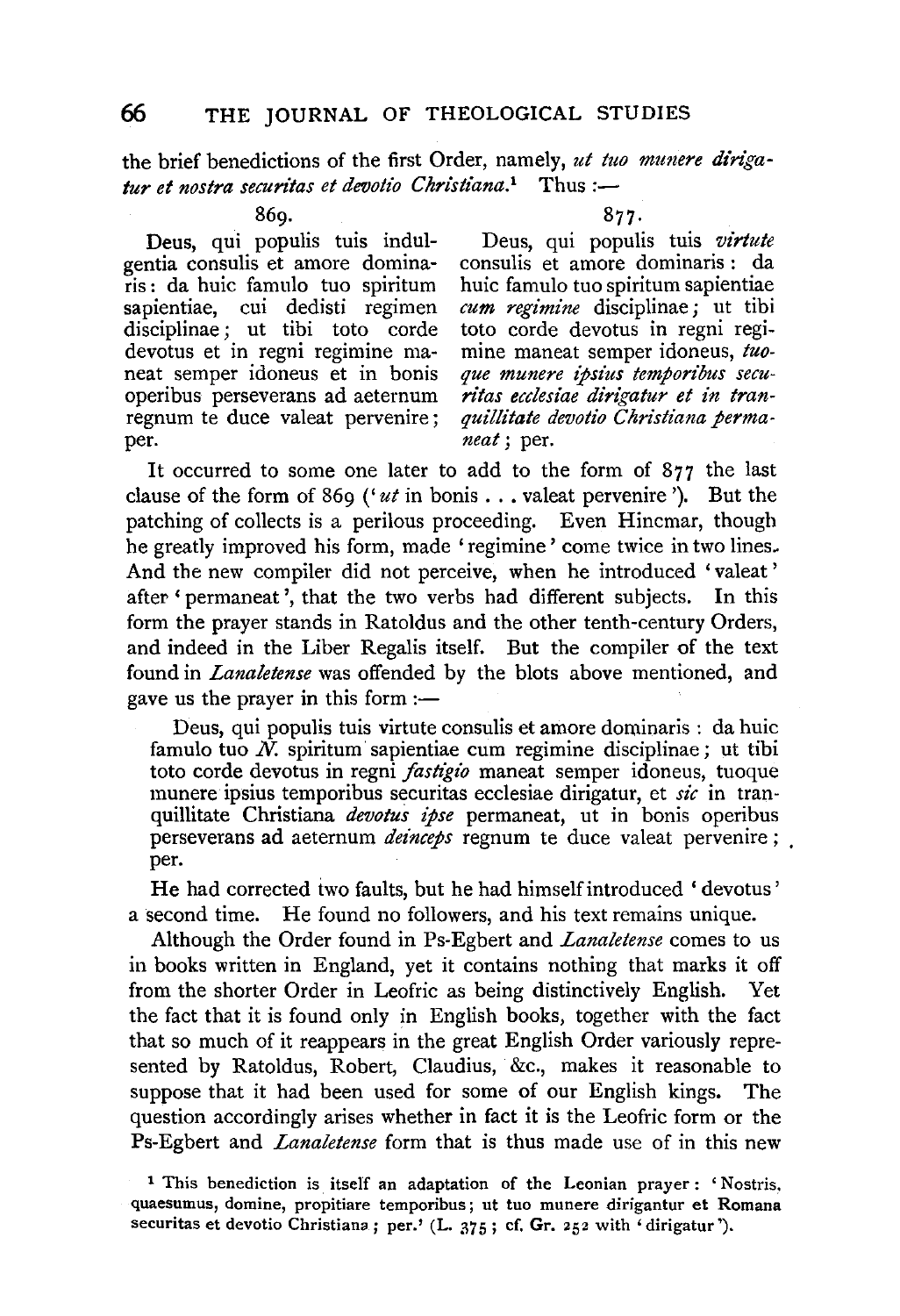Order. In other words, does the new Order reproduce any of the peculiarities which distinguish those two texts from the briefer text of Leofric?

I. The insertion of the Coronation Order into the *Missa pro regibus*  is not reproduced in the new Order. In Ratoldus a mass is ordered at the end of the service, but its details are not specified. In Robert there is no mass and no order for a mass. In Claudius, &c., there is a mass at the end of the service, but it is the *Missa quotidiana pro rege*   $(Gr. Suppl. 188).$ 

2. The insertion of *Deus qui popult's* between *Te invocamus* and *In diebus eius* is a feature of the new Order ; and we have seen that its absence distinguishes Leofric from Ps-Egbert and *Lanaletense.* But we have also seen that in Ps-Egbert it has been foisted in as an afterthought, and that in *Lanaletense* it appears in a peculiar form which is a later modification of the form found in Ratoldus and the subsequent texts.

3· The rubrics in Leofric are brief, whereas those found in Ps-Egbert and *Lanaletense* are much more explicit. In the wording of the rubrics in Ratoldus there is nothing that points to the longer rather than the shorter rubrics.

4· On the other hand we find in Ratoldus, inserted into the middle of a sentence in the middle of a long consecratory prayer, the direction *'Hic ungatur oleo. An.* Unxerunt Salomonem ... in aeternum'. There is nothing of the kind in Leofric. Ps-Egbert, however, and *Lanaletense* have an elaborate rubric for the anointing, and not only the anthem but also the psalm *Deus in virtute.* The absence of the psalm may be set against the presence of the anthem. If the compiler of the Ratoldus form took over the anthem from the fuller text, why did he not take over the psalm at the same time ?

There is nothing, therefore, in the structure of the Order in Ratoldus &c. which points decisively to Ps-Egbert and *Lanaletense* rather than to Leofric. Is there anything in the minor textual variations that will help us to answer our question ?

· Leofric has a certain number of readings which are unique, and at these points Ratoldus, &c., agree with Ps-Egbert and *Lanaletense.* But many, if not all of them, are scribal errors which probably were not found in the sister codex which we may suppose to have been used by the compiler of the Ratoldus form. In the prayer *In diebus eius,*  indeed, Leofric has *temporalia bona*, and Ratoldus follows the other two texts in reading *tempora bona* ; but, strange to say, *temporalia bona* turns up again in Claudius and the Douay Pontifical. Either reading gives good sense; but probably *temporalia* is the right word, and the change to *tempora* was an easy one which might be made independently by more than one scribe.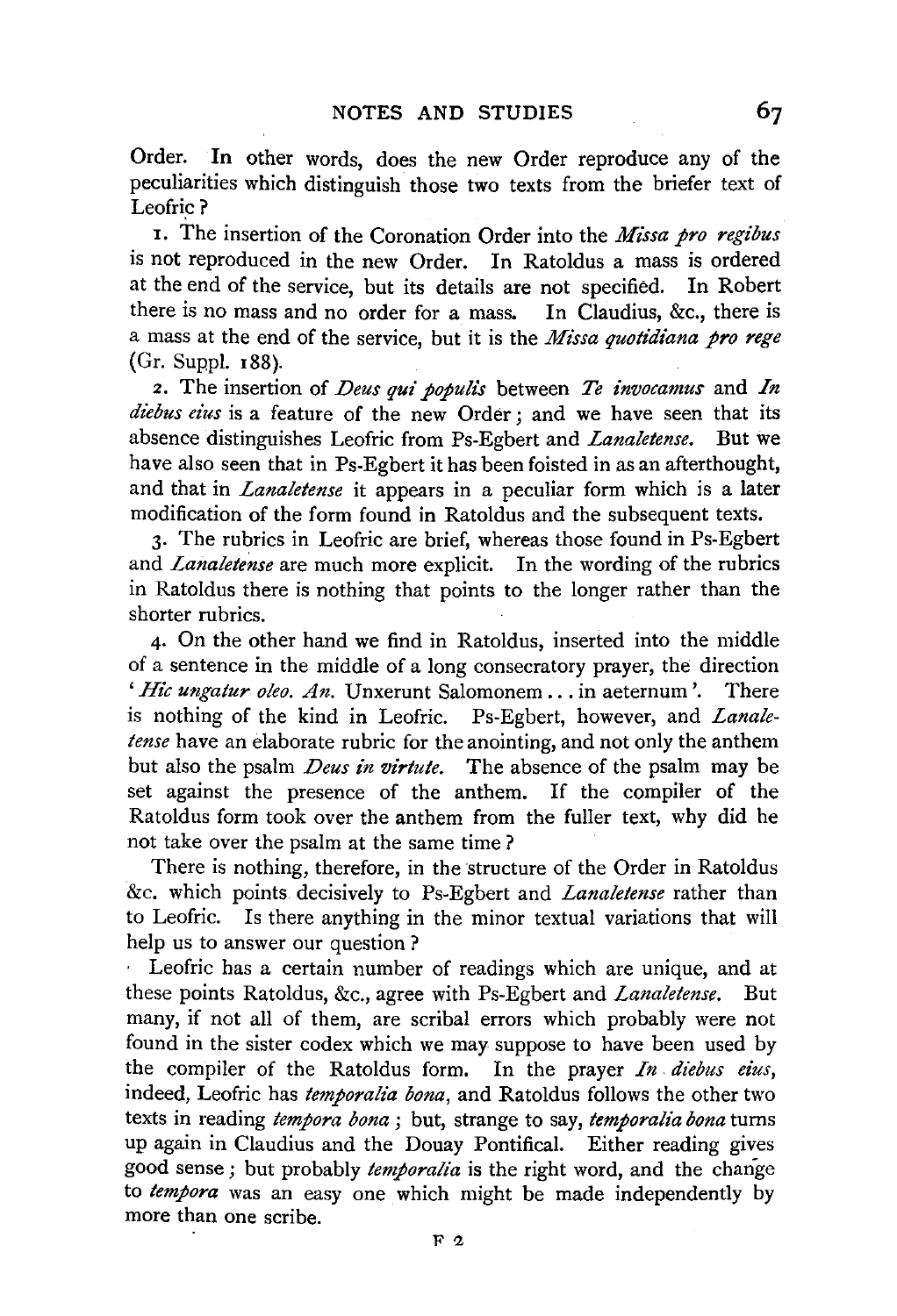### 68 THE JOURNAL OF THEOLOGICAL STUDIES

On the other hand the following variants suggest a dependence of Ratoldus on a text like that of Leofric.

*In diebus eius.* finem perfectum] Leo. Rat.: finem perfectam Eg. Lan. *Deus electorum. Alza* (prefixed)] Leo. Rat.: *onz.* Eg.: sequitur oratio Lan.

reges J Leo. Rat. : ac reges Eg. Lan.

*Benedic domine.* daviticum teneat sublimitatis sceptrum salutis] Leo.\* Eg. Lan.

davitica teneat sublimitate sceptrum salutis Leo.corr Rat.

*Deus perpetuitatis.* eum *bef.* conserva] Leo. Rat. : eum *earlier* Eg. Lan.

We may note that 'sacerdotes, reges et prophetas' (without 'ac' before 'reges ') is the reading of the Judith Order, as it is of the Gregorian Preface on which the prayer is founded. The reading 'davitica . . . sublimitate' is a change introduced to improve the sense, which had been marred by the addition of 'salutis', which is not in the Order for Louis in 878. As the correction in Leofric may have been made by a later hand from Ratoldus or a subsequent text, we cannot found an argument upon it.

On the whole, the evidence seems to confirm the view that the compiler of the Ratoldus form used a text akin to the Leofric text rather than to that represented in Ps-Egbert and *Lanaletense.* 

We are now free to consider systematically the method of construction of the great English Order of the tenth century. Unlike its predecessors, it is distinctly and unmistakeably English, and we need not hesitate to ascribe it to the hand of the greatest ecclesiastical statesman of the century, Archbishop Dunstan, who crowned Edgar (once, if not twice) and his sons Edward and Ethelred. We have seen that already in that century it appears in three well-marked stages of developement represented  $(r)$  by Ratoldus,  $(z)$  by Robert, and  $(3)$  by Claudius and the allied texts. Our immediate task is to enquire what materials Dunstan had before him and what use he made of them in constructing the new Order as we find it in its earliest stage, i. e. in Ratoldus.

We may say at once that he embodied in his new Order the whole of the Order found in Leofric, with the exception of some of the benedictions at the end. He also embodied (again with the exception of a few of the benedictions) the whole of the Order drawn up by Hincmar for the coronation of Louis the Stammerer in 877, together with three out of the five prayers used at the benediction of the same king by the Pope in 878. Other formulae were drawn in from various sources, and the whole of this foreign material was impressed with the stamp of Englishry. The work needed polishing, and received it in two succes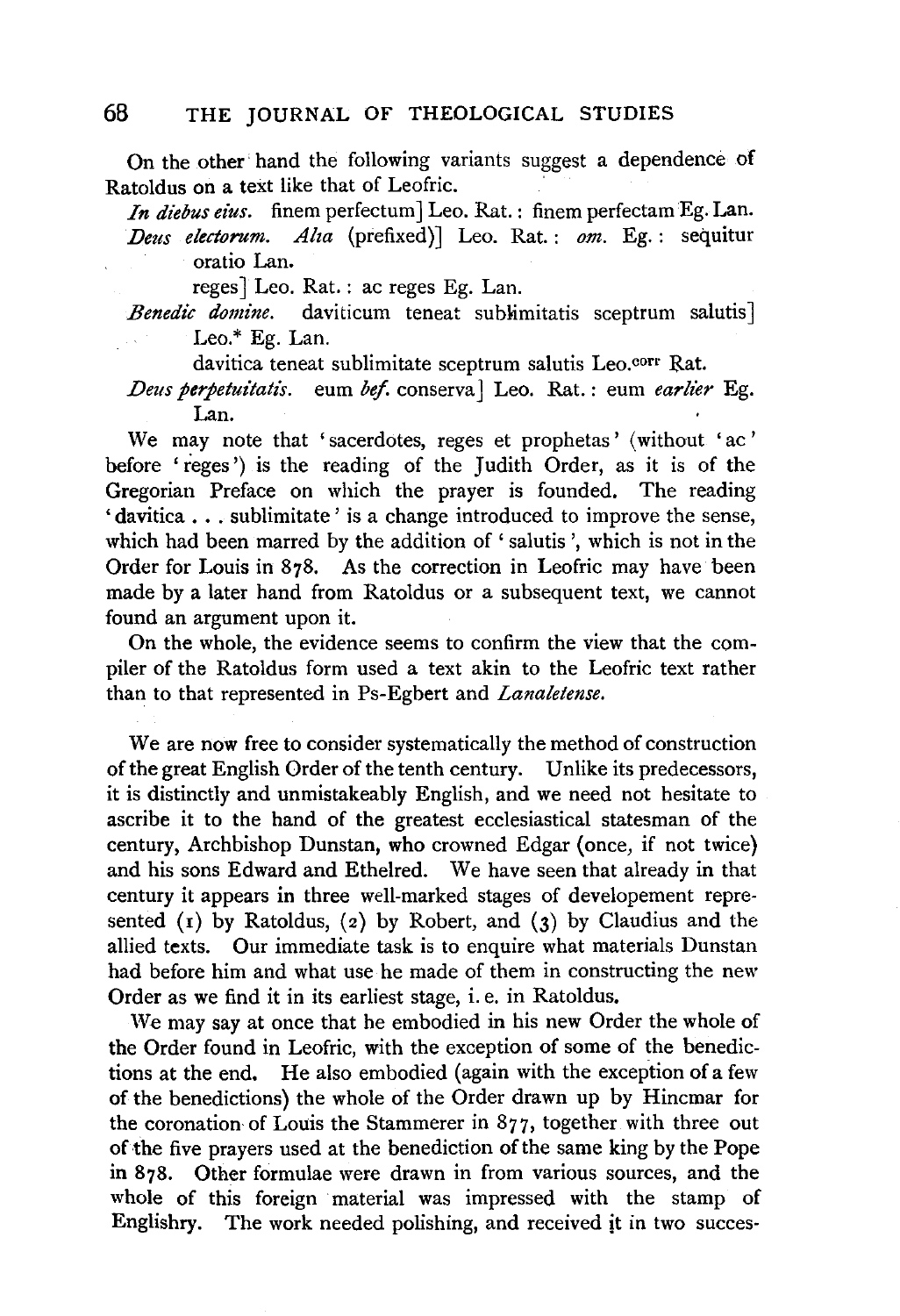sive recensions, both of which fall within Dunstan's period. The result was an Order splendid and dignified, typical of the new England which Dunstan did so much to create, especially in its power of claiming and remoulding to national uses the better elements of continental progress. It quickly passed back to France, where it formed the basis of the Coronation Orders of the French kings for many centuries ; and its influence can be traced also in the Orders used in Germany and in Italy.

The accompanying table will shew at a glance the sources of the new Order, so far as they can be traced with certainty in older documents. To some extent they may have been brought into combination before Dunstan's time, though at present we have no evidence to prove it.

ORDER IN RATOLDUS. SOURCES.

| 1. Election.<br>A vobis perdonari<br>Promitto vobis | Louis, $877$              |
|-----------------------------------------------------|---------------------------|
| 2. Consent of people. Te Deum                       | Charles the Bald, 869     |
| 3. Te invocamus                                     | Leofric                   |
| 4. Deus qui populis                                 | Louis, 877 (Charles, 869) |
| 5. In diebus eius                                   | Leofric                   |
| 6. Omnipotens sempiterne                            | Louis, $877$              |
| 7. Deus electorum                                   | Leofric                   |
| 8. Deus dei filius                                  |                           |
| 9. Accipe anulum                                    |                           |
| 10. Deus cuius est                                  | Louis, 878                |
| II. Accipe hunc gladium                             |                           |
| 12. Deus qui providentia                            | (G. 729, Gr. 202)         |
| 13. Coronet te                                      | Louis, $877$              |
| 14. Deus perpetuitatis                              | Leofric                   |
| 15. Accipe sceptrum                                 | Louis, $877$              |
| 16. Omnium domine                                   | Louis, 878                |
| 17. Accipe virgam                                   |                           |
| 18. Extendat omnipotens                             |                           |
| Et tribuat                                          |                           |
| Angelos suos                                        | Louis, $877$              |
| Inimicos tuos                                       |                           |
| Victoriosum                                         |                           |
| Et qui te voluit                                    |                           |
| 19. Benedic domine                                  |                           |
| Et tali eum                                         | Leofric                   |
| Da ei a tuo                                         |                           |
| 20. Sta et retine                                   |                           |
| 21. Rectitudo regis                                 | Leofric                   |
| 22. Et tunc deosculatur                             | Leofric                   |
| <i>Tribus vicibus</i> Vivat rex                     |                           |
| 23. Missa                                           |                           |
| 24. Post pergant ad mensam                          |                           |

We are left with five formulae still untraced: *Deus dei filius, Accape*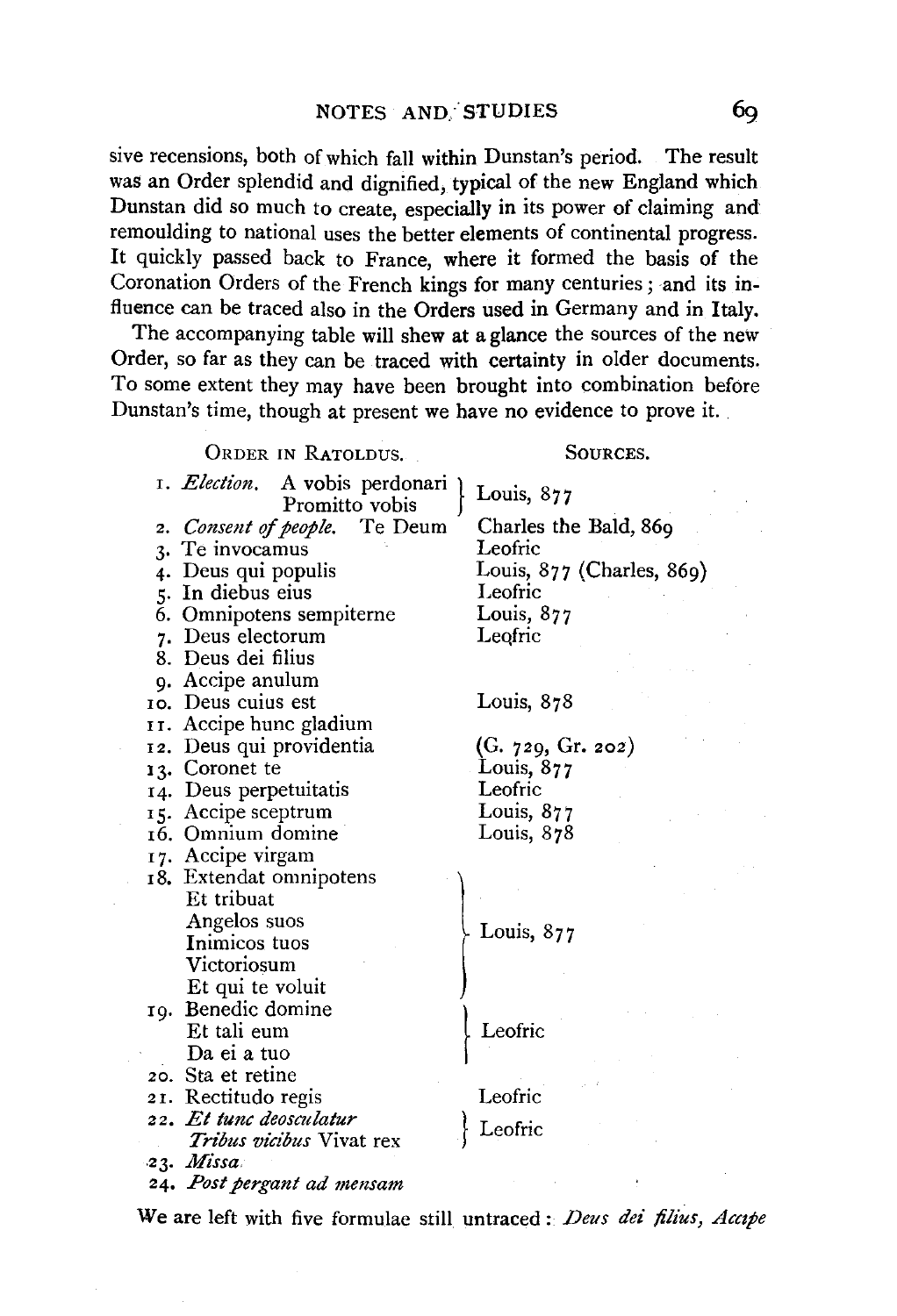#### *JO* **THE** JOURNAL OF THEOLOGICAL STUQIES

*anulum, Accipe hunc gladium, Acdpe virgam, Sta et retine.*<sup>1</sup>They appear in later compilations, such as Hittorp's *Ordo Romanus:* but there seems to be no reason for connecting them with Rome, and some at least of them may have been borrowed from this English Order. The opening phrase *Deus dei filius* is not found in collects of the Roman Sacramentaries; it occurs frequently in Mozarabic books.2

It is not necessary for the purpose of this paper, which is primarily historical, to examine the modifications introduced by Dunstan into the various prayers indicated in the second column of our table. Two points only must be dealt with.

1. In the benediction *Extendat* the clause *sanctae Man·ae et omnium sanctorum intercedentibus meritis* is amplified by the insertion of the words *ac beati Petn' apostolontm principis sanctique Gregorii Ang[e ]lorum apostoHci.* 

2. A far bolder step in the nationalization of the service was taken by the insertion into the Consecratory Prayer of a passage which nearly doubled its length. This prayer, an unusually long one already, was written by Archbishop Hincmar for the coronation of Louis the Stammerer in 877. The central part of it embodies the form which he had used in anointing Charles the Bald in 869. But on that occasion it was introduced by the inappropriate words *Coronet te dominus corona gloriae,* which were repeated as the opening of a benediction at the crowning immediately afterwards. The change was a good one, and the result was the dignified prayer *Omnipotens sempiterne deus, creator,*  &c., which was taken over into the Order in Ratoldus, and thereafter had a long and strange history. In the Ratoldus Order the prayer is cut in two in the sentence *et hunc famulum tuum virtutibus, quibus praefatos fideles decorasti.* The passage inserted at this point is the first demonstrably English element that meets us in the Coronation Orders, and its language deserves the attention of our historians. It is here given in full, the insertion being indicated in brackets.

Respice propitius ad preces nostrae humilitatis, et [super] hunc famulum tuum [quem supplici devotione *in regnum N. Albionis totius videlicet Francorum* pariter eligimus, benedictionum tuarum dona multiplica, eumque dextera tuae potentiae semper ubique circumda: quatenus praedicti Abrahae fidelitate firmatus, Moysi mansuetudine fretus, Iosue fortitudine munitus, David humilitate exaltatus, Salomonis sapientia decoratus, tibi in omnibus complaceat, et per trami-

1 The words *Sta et refine amodo statum quem hucusque patema suggestione tenuisti, haereditario iure tibi delegatum per, &c., raise interesting historical questions.* Can *hucusque* allude to Edgar's delayed coronation ? Or were the words borrowed from abroad! And what, in any case, does *paterna suggestione* signify *1* In later times *suggestione* was altered into *successione.* 

<sup>2</sup> See the index to Dom Ferotin's *Liber Mosarabicus Ordinum*.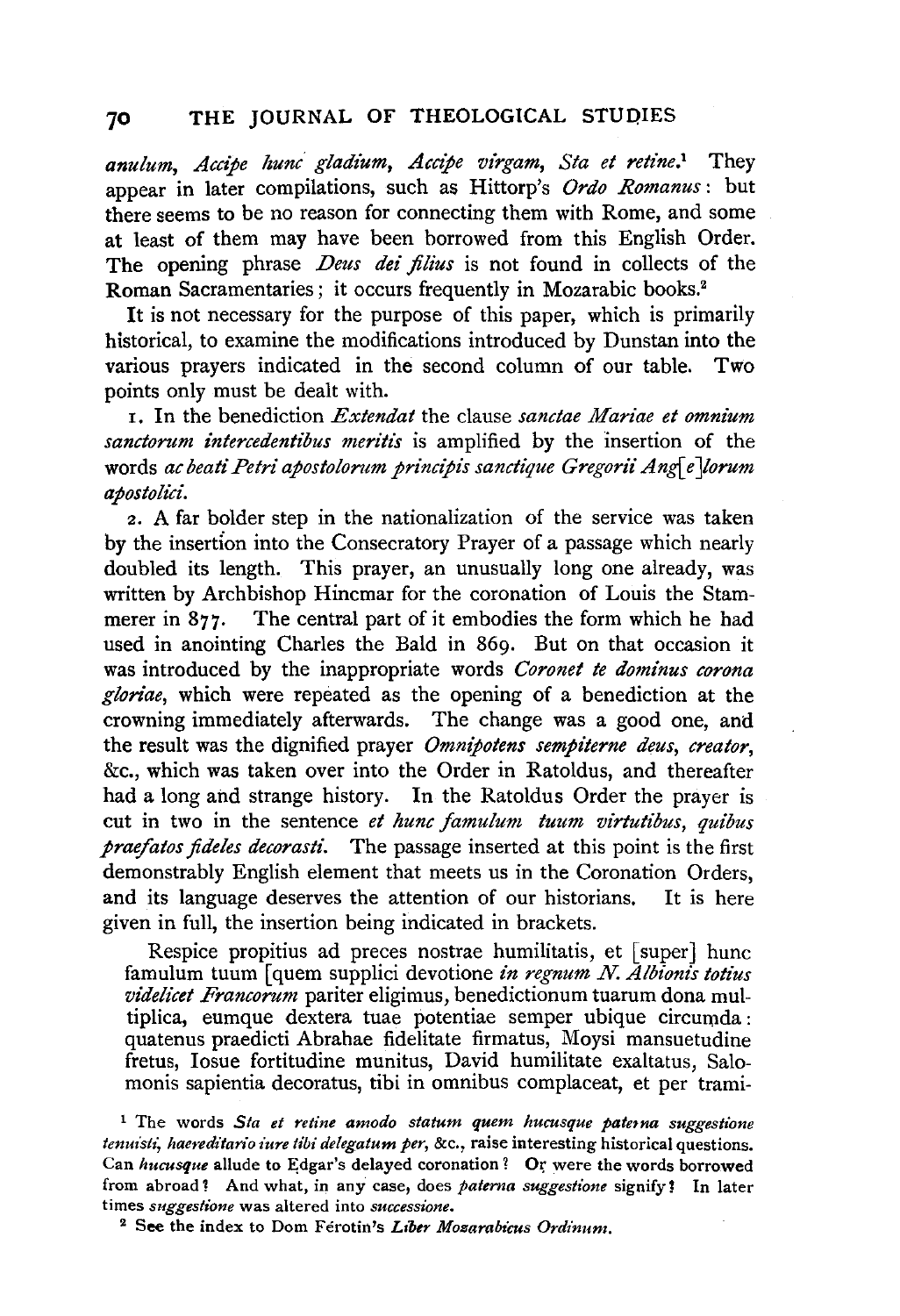tern iustitiae inoffenso gressu semper incedat ; et *totius Albionis*  ecclesiam deinceps cum plebibus sibi annexis ita enutriat ac doceat, muniat et instruat, contraque omnes visibiles et invisibiles hostes idem potenter regaliterque tuae virtutis regimine amministret, ut *regale solium videlicet Francorum sceptra non deserat,* sed ad pristinae fidei pacisque concordiam eorum animos te opitulante reformet ; ut utrorumque horum populorum debita subiectione fultus, condigno amore glorificatus, per longum vitae spatium paternae apicem gloriae tua miseratione unatim stabilire et gubernare mereatur; tuae quoque protectionis galea munitus, et scuto insuperabili iugiter protectus, armisque coelestibus circumdatus, optabilis victoriae triumphum de hostibus feliciter capiat, terroremque suae potentiae infidelibus inferat, et pacem tibi militantibus laetanter reportet : virtutibus [necnon] quibus praefatos fideles tuos decorasti multiplici honoris benedictione condecora, ...

Our first business is to reconstruct the form which lies behind the Ratoldus text of this passage and the text found in the Rheims (or Cam bray) Pontifical to which reference has been made above. In both texts an unsuccessful attempt has been made to correct the prayer for use at a French coronation. The attempt in Ratoldus at the three points in question is before us : at the third point only has it been such as to obliterate the original phrase, which has been displaced by the words *videlicet Francorum sceptra*.

Happily the Rheims Pontifical comes to our rescue. It omits *Albionis totius* leaving *regnum* by itself: then it substitutes *totius regni*  for *totius Albionz's* : but, where Ratoldus has *videlicet Francorum sceptra,*  it gives *videlicet Saxonum, Merciorum, Nordanhumbrorumque sceptra,*  which is plainly what we want.<sup>1</sup>

We may be confident that we have thus recovered the text of the English Order which was brought to the Corbey-Arras-Cambray district in the time of Abbot Ratoldus  $(+ 986)$ , and was the parent of the two texts which we have been examining.

Now the language of the passage thus inserted into the Consecratory Prayer implies a recent breach of concord and a division of allegiance between two peoples, and it is even hinted that the king had been to blame. The prayer is that the newly anointed king 'may so nourish ` and teach, defend and instruct the Church of all Albion henceforward with the folks to him united  $\ldots$  that he desert not the royal throne, to wit the sceptres of the Saxons, Mercians and Northumbrians, but by thy assistance may refashion their minds to the concord of their

<sup>1</sup> This clause, which specifies the Saxons, Mercians, and Northumbrians, survived in the Coronation of French kings as late as 1364: see *The Coronation Book of Charles V of France,* edited for the H. Bradshaw Society by Mr Dewick in 1899.